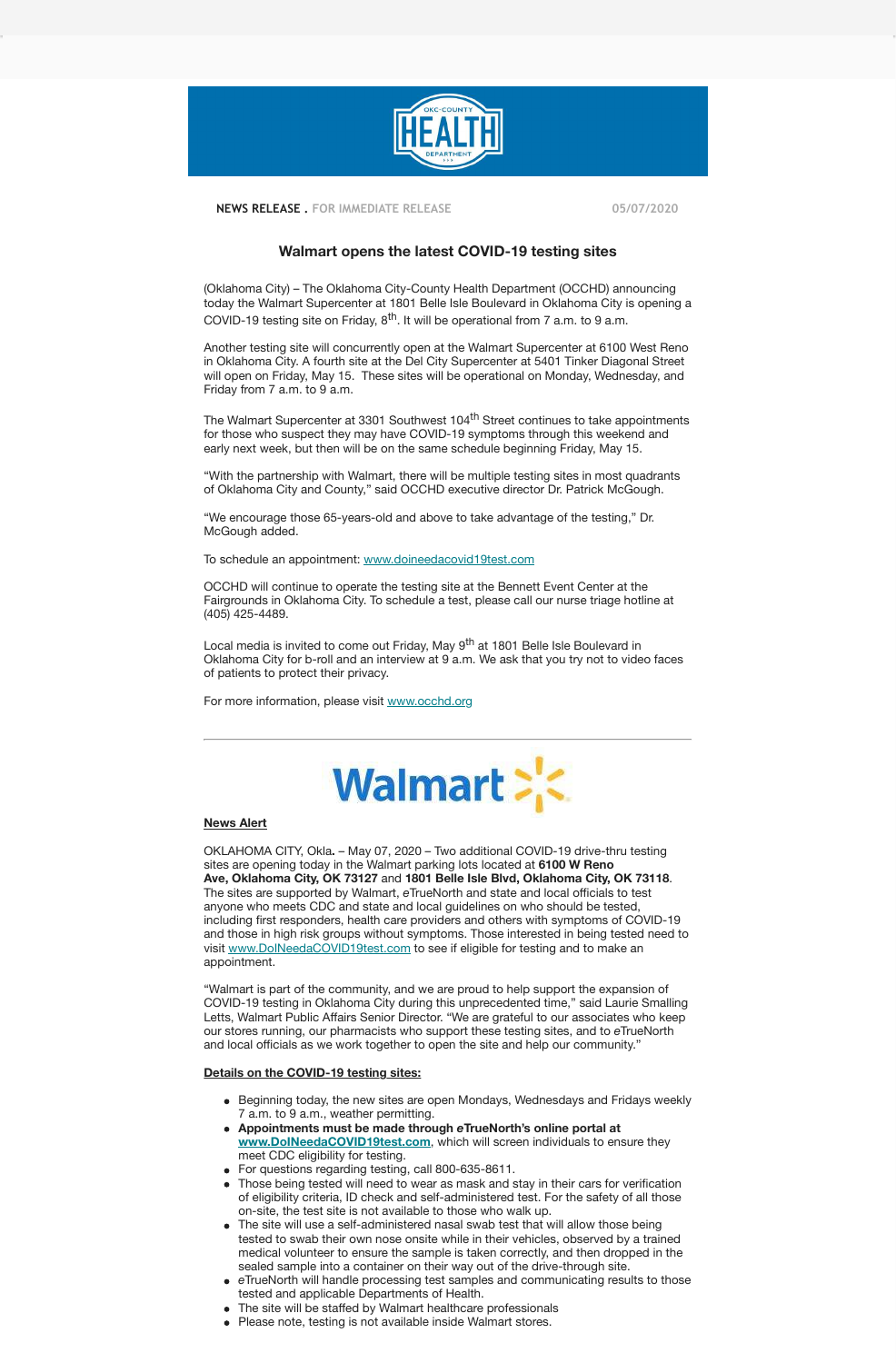• While individuals who are tested are awaiting results, please follow [CDC guidelines](https://www.cdc.gov/coronavirus/2019-ncov/if-you-are-sick/index.html) and take steps to help prevent the virus from spreading to people in your home and community.

### **Update to the Oklahoma City SW 104th St. COVID-19 testing site:**

- Until **May 13**, the drive-through at 3301 SW 104th Street, Oklahoma City, OK 73159 will be open daily from 9 a.m. to 4 p.m., weather permitting
- Beginning **May 15**, the testing site will be open Monday through Friday weekly from 7 a.m. to 9 a.m., weather permitting

**For everyone's safety and for the privacy of those being tested, media should not attempt to enter the testing site and stay in the designated media area.** 





**Additional COVID-19 Testing Sites in Oklahoma City**

**New site locations: Walmart Parking Lot at 6100 W Reno Ave, Oklahoma City, OK**

**73127**

#### **and 1801 Belle Isle Blvd, Oklahoma City, OK 73118**

At a time when COVID-19 testing is critical to the pandemic response, we want you to know there are now three drive-through testing sites available to individuals who meet the CDC and state and local guidelines on who should be tested, including first responders, health care providers and others with symptoms of COVID-19 and those in high risk groups without symptoms. Visit [www.DoINeedaCOVID19test.com t](http://www.doineedacovid19test.com/)o see if you are eligible to be tested.

Please find information below regarding the testing site and how to schedule an appointment.

#### **What:**

There are three drive-through COVID-19 testing sites located in the parking lots at the Walmart Supercenters to test individuals who meet CDC and state and local guidelines on who should be tested, at no cost to the individual. All appointments will be drive-through observed, self-collection in the Walmart parking lot. To be tested, individuals must schedule an appointment through *e*TrueNorth at [www.DoINeedaCOVID19test.com,](http://www.doineedacovid19test.com/) which will screen individuals to ensure they meet eligibility criteria. If individuals have difficulty scheduling an appointment, they can call 800-635-8611. The testing site is supported by Walmart, *e*TrueNorth and state and local officials.

**New Sites: Walmart Parking Lots at 6100 W Reno Ave, Oklahoma City, OK 73127 and 1801 Belle Isle Blvd, Oklahoma City, OK 73118** These drive-thru sites will be open Mondays, Wednesdays and Fridays weekly 7 a.m. to 9 a.m., weather permitting. **Existing Site: Walmart Parking Lot: 3301 SW 104th Street, Oklahoma City, OK 73159** Until **May 13**, the drive-through at 3301 SW 104th Street, Oklahoma City, OK 73159 will be open daily from 9 a.m. to 4 p.m., weather permitting Beginning **May 15**, the testing site will be open Monday through Friday weekly from 7

a.m. to 9 a.m., weather permitting

## **Who:**

- Individuals who meet CDC and state and local guidelines
- Individuals must be 18 years of age and older
- For more information on testing eligibility, please see CDC quidelines

### **Where:**

You must first qualify for COVID-19 screening and schedule an appointment at: [www.DoINeedaCOVID19test.com](http://www.doineedacovid19test.com/)

## **How to use a QR Code:**

- 1. **Step 1:** Download a QR code reader app or use the camera app
- 2. **Step 2:** Position your phone so the QR code appears in the digital viewfinder



3. **Step 3**: Launch the code

Please arrive no more than 10 minutes before your appointment time.

- **Walmart Parking Lot: 6100 W Reno Ave, Oklahoma City, OK 73127**
- **Walmart Parking Lot: 1801 Belle Isle Blvd, Oklahoma City, OK 73118**
- **Walmart Parking Lot: 3301 SW 104th Street, Oklahoma City, OK 73159**